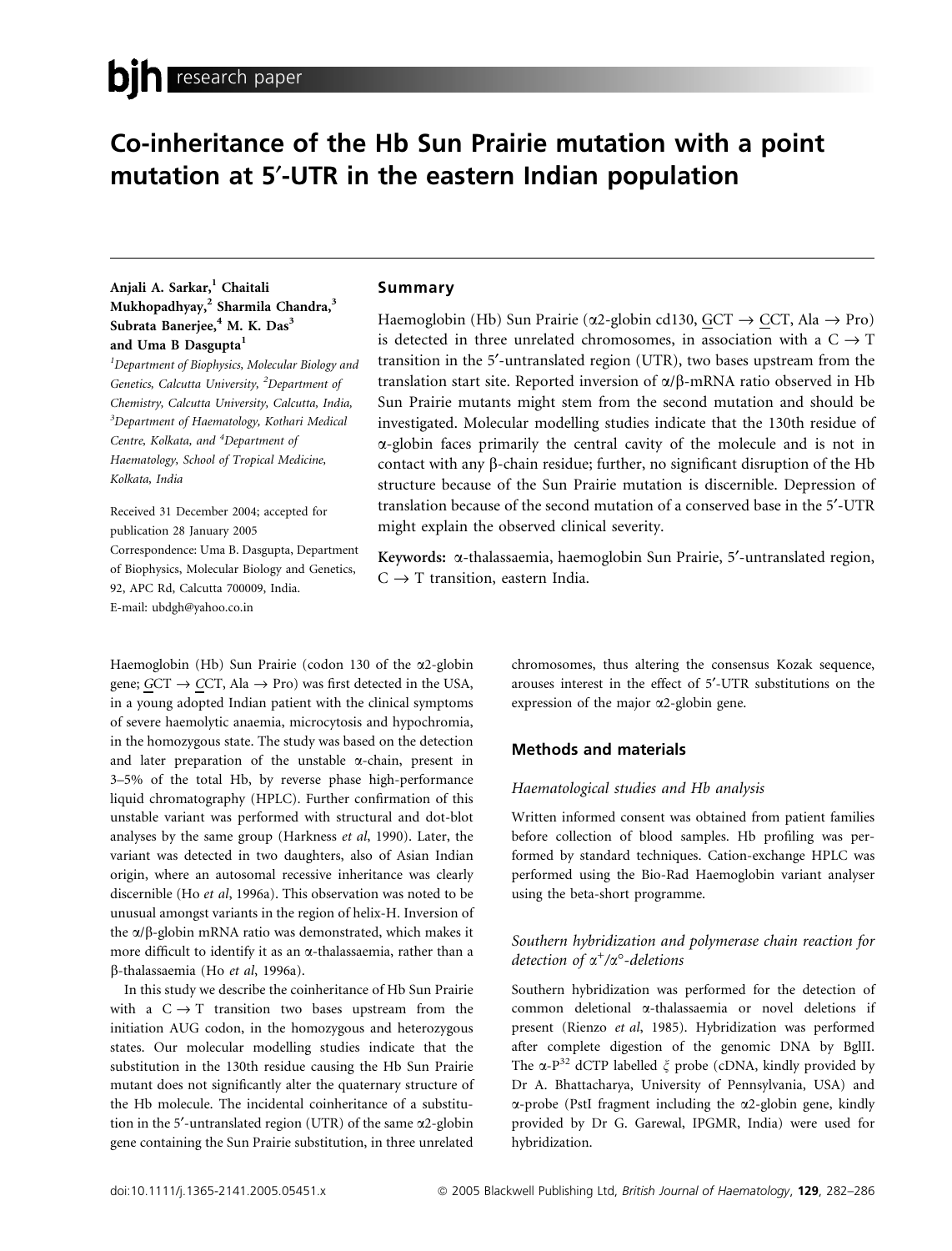Previously established GAP-polymerase chain reaction (PCR) protocols were slightly modified and used for the detection of the common  $\alpha^+$  deletions, namely the 3.7 and 4.2 kb deletions (Baysal & Huisman, 1994), where the normal and mutant alleles were amplified in separate tubes using betaine  $(0.75 \text{ mol/l})$  to increase the efficiency of the reaction.

#### Modified PCR for detection of  $\alpha^{\circ}$ -deletions

A modified PCR, as previously described (Tan et al, 2001), was used to detect the  $\alpha^{\circ}$ -deletions commonly found in Southern Asia and Africa). The reaction was performed in a final volume of 25 µl on a Perkin Elmer GeneAmp PCR System 2400 thermal cycler 1.5 U of Taq DNA Polymerase (Geneii, Bangalore, India) and 200-ng genomic DNA was used in each multiplex PCR assay. After amplification, the entire reaction mix was electrophoresed on a 2.5% agarose gel, stained with ethidium bromide solution and visualized wit an ultra-violet transilluminator.

## Restriction enzyme digestion for the detection of 5'-UTR substitution

A 1085-bp fragment was specifically amplified including the a2-globin gene using primers C1 and C3 as described previously (Dode et al, 1990). This product was then digested for 18 h with NcoI according to the manufacturer's directions (Fermentas, Vilnius, Lithuania). A mutation in the vicinity of the initiator AUG codon abolishes the NcoI recognition site, resulting in an undigested product, whereas the normal allele digests into two fragments of sizes 239 and 845 bp.

### Sequencing of PCR products

The a-globin2-specific PCR products were amplified as described previously using primers C1 and C3 (Dode et al, 1990). Both these primers were used for sequencing the 5<sup>'</sup>- and  $3'$ -ends of the  $\alpha$ 2-globin gene respectively. Additional internal primers used for sequencing were designed in the second exon of the a-globin gene. The sequences are as follows: Alp2F: 5¢-gcttctccccgcaggatgtt-3¢ at position 6901 and Alp2R: 5¢-gccgtggctcaggtcgaagt-3¢ at position 6975 (nucleotide positions are according to GenBank accession no. J000153). The 1085-bp C1/C3 PCR product was sequenced from both the 5¢- and 3¢-ends using the primers C1 and C3 and the internal primers Alp2F and Alp2R (Fig. 1). Sequencings were carried out manually using a sequencing kit (United States Biochemicals, Cleaveland, OH, USA) and 6% denaturing polyacrylamide gel. Electrophoresis was carried out on Bio-Rad Sequi-Gen sequencing cell apparatus (Bio-Rad, Hercules, CA, USA).

### Molecular modelling studies of H13 Ala130  $\rightarrow$  Pro130

Initial model building of the H13 Ala130  $\rightarrow$  Pro130 mutation at both the a-chains was carried out using the Bioplymer module of INSIGHTII software (Accelerys, San Diego, CA, USA) running on a Silicon Graphics  $O<sub>2</sub>$  workstation. The native Hb structure was obtained from protein data bank (1A3N). The mutated Hb was subjected to energy minimization using CHARMM (version 28) and CHARMM 22 force field. The protein was then subjected to two molecular dynamics simulation runs, at 300 and 500 K, keeping the  $\beta$ -chains fixed. The time-averaged structures obtained from the two simulations were superimposed on the mutated crystal structure of Hb. The root mean square deviations of the backbone atoms were analysed to understand the effect of the mutation on the quaternary structure of the Hb molecule.

## **Results**

#### Haematological and clinical data

Proband 1 was a girl from the Bardhaman district of West Bengal, India who became symptomatic at 5 years with weakness, highly coloured urine and anaemia. At the age of 7 years she was transfused with two units of packed red cells when her Hb dropped to 5.4 g/dl. Later, she was again investigated for anaemia and her haematological profile was: Hb, 8·1 g/dl; PCV, 29.4%; MCV, 73.5 fL; MCH, 20.2 pg and MCHC, 27.5%. Total differential and platelet counts were within normal limits. Hypochromia, polychromasia, tear cells and occasional normoblasts were detected on histological examination of the blood film. Hb electrophoresis showed normal HbA and  $HbA_2$  levels. HPLC, using the beta-short programme, showed no HbH peak and HbF < 1%. The electrophoretic pattern of the parents was normal. At this stage the patient was referred to us with suspected a-thalassaemia. Then her Hb has been maintained at 8.1 g/dl with infrequent transfusions. Although the age of menarche was 15 years and 9 months there has been no other problems with endocrinological functions.

The heterozygous proband 2 for Hb Sun Prairie, a 35-yearold male, presented with persistent unexplained anaemia and a normal Hb electrophoresis pattern. No other clinical records were available.

#### Genetic analysis

Southern hybridization and polymerase chain reaction studies ruled out the presence of the  $\alpha^+$  deletions,  $-\alpha^{3.7}$ ,  $-\alpha^{4.2}$ ,  $-\alpha^{7.9}$  and the  $\alpha^{\circ}$  deletions, -SEA, -FIL, -Thai, - $\alpha^{SA}$  and -20.5 deletions. Direct sequencing of a Pfu polymerase-amplified PCR product showed the presence of Hb Sun Prairie (Cod130 GCT  $\rightarrow$  CCT, Ala  $\rightarrow$  Pro) in both chromosomes (Fig. 2A) in one patient and in one chromosome in the other (Fig. 2B).

Interestingly, the mutation-bearing chromosome in both the patients harboured a  $C \rightarrow T$  transition two bases upstream from the translation starting ATG site (Fig. 3A). Presence of the transition  $(C \rightarrow T)$  described here abolished a restriction endonuclease site (NcoI) that was used for demonstrating the heterozygosity of the mutation (Fig. 3B).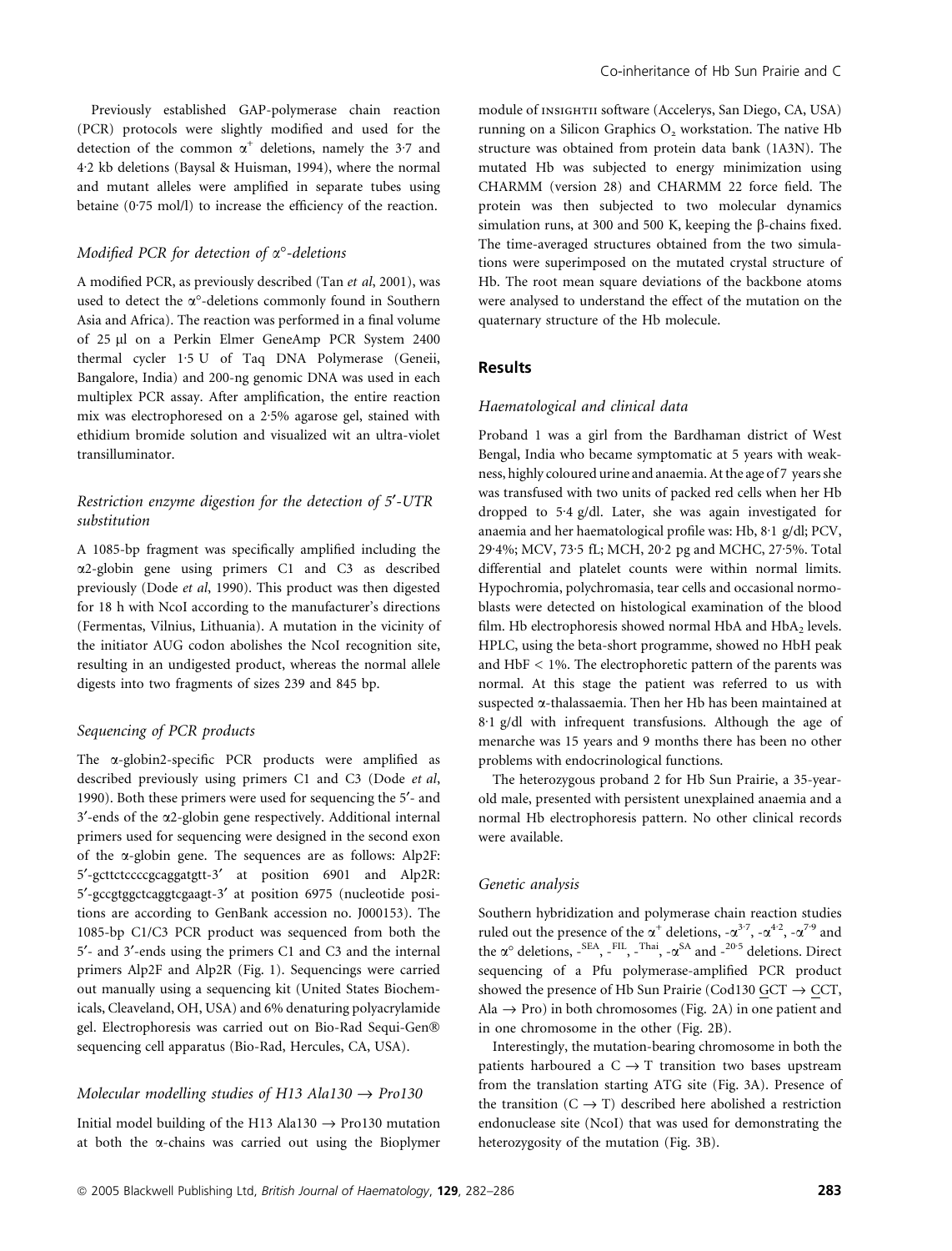

Fig 2. (A) Scanned autoradiogram showing 5'-CTGGCT-3'  $\rightarrow$  C, homozygous mutant at alpha2 130,H13 (proband1). (B) Scanned autoradiogram showing 5'-CTGGCT-3'  $\rightarrow$  C/G, heterozygous mutant at alpha2 130,H13 (proband2).

CTAGCTAG

Screening of 17 other unrelated chromosomes by direct sequencing did not identify the presence of any other Hb Sun Prairie containing chromosome.

#### Molecular modelling analysis

In both patients, molecular modelling studies, performed by subjecting the protein to two molecular dynamics simulation runs at 300 and 500 K, showed that the root-mean square deviations of the backbone atoms was  $\langle 3\text{\AA} \rangle$  even at a higher temperature. This indicated that the mutation did not affect the structure of the protein significantly (Fig. 4A). The helix H was found to retain the native structure even at 500 K. The mutated residue H13 was near the central cavity (Fig. 4B), and is not likely to affect  $\alpha$ – $\beta$ -interface interactions.

## Discussion

 $\overline{3}$ 

Many features of an mRNA contribute to the efficiency of its translation. The most important of these are the  $5'm^7$  GpppG

Fig 1. Scheme of the  $\alpha$ -globin gene. The primers used for DNA sequencing are indicated by arrows below and above the gene respectively. Primers C1 and C3 have been used both for amplification and sequencing. The sequence position numbers, according to GenBank accession no. J000153, are reported in the table. The positions of the substitutions are indicated in the gene by asterisks.



Fig 3. (A) Scanned autoradiogram showing 5- $^{\prime}$ CCCACCATG- $3' \rightarrow T$ , two bases upstream from the initiation codon of  $\alpha$ 2-globin in proband1. (B) NcoI digested a2-specific PCR product; lane 1: undigested product, lanes 3 and 4: normal samples, lane 5: hetorozygous mutant at  $-2$ .

cap, length of the 5'-UTR, start-site consensus sequences, presence of secondary structure, upstream AUG, upstream ORF and internal ribosome entry sites. Mutations at these sequences are known to modulate the expression of the genes concerned. Some of these mutations, such as those at +22 (Oner *et al*, 1991) and  $+33$  (Ho *et al*, 1996b) of the  $\beta$ -globin gene, are known to depress transcription and effects of some changes are not certain (Oner et al, 1991). A change at +10 in the  $\beta$ -globin 5'-UTR has been shown to affect translation (Athanassiadou et al, 1994). The initiation complex recognizes the AUG starting codon in the context of a consensus sequence 5¢-A/GCCAUGG-3¢, known as the Kozak sequence. It was shown (Kozak, 1984) that a 93% reduction in translation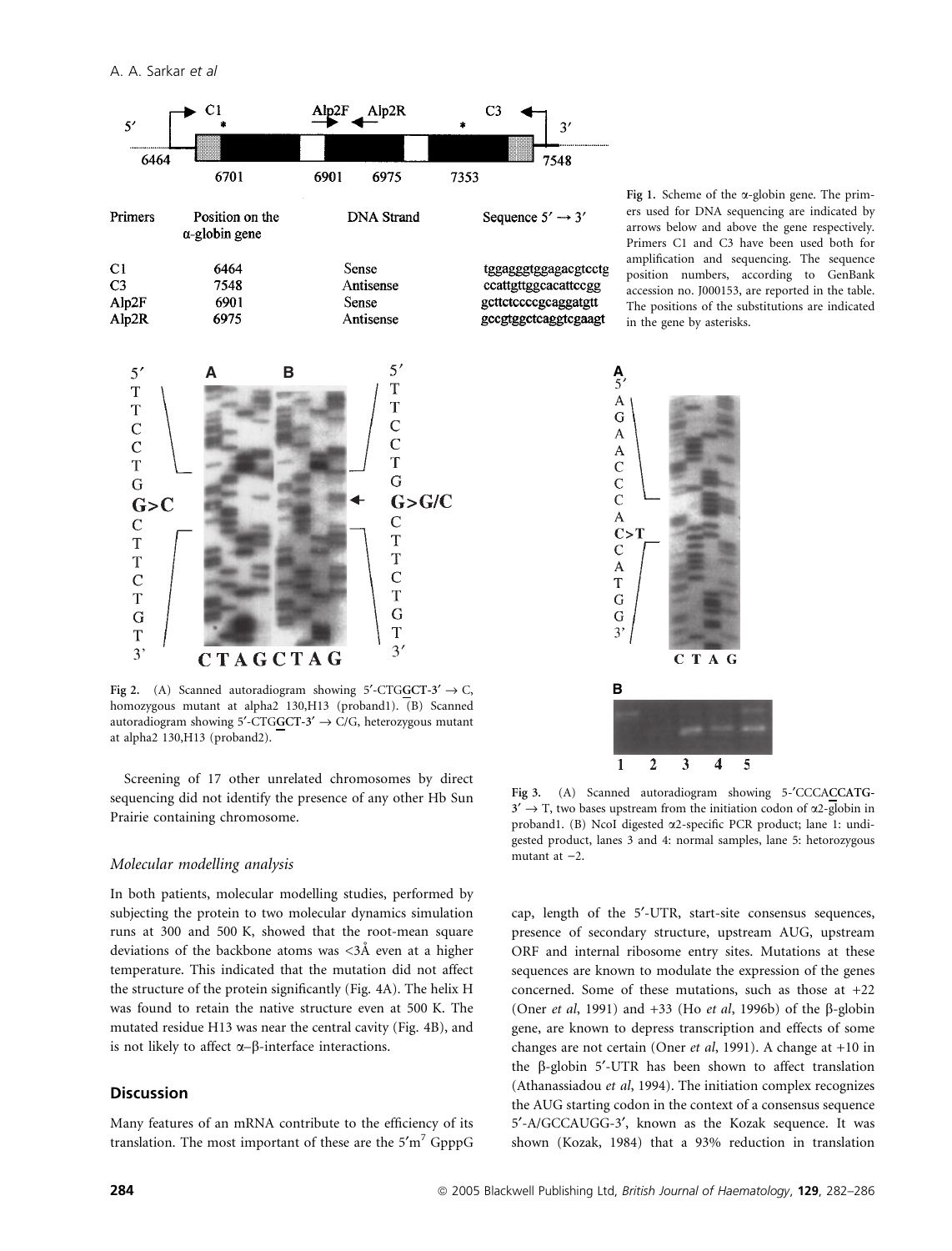

Fig 4. (A) Modelled figure of the quaternary structure of Hb Sun Prairie obtained using the Bioplymer module of INSIGHTII software (Accelerys Inc). The mutant residue highlighted close to the central cavity of the molecule is represented by space filling representation. Part of the H-helix is shown representation as ribbon. (B) Modelled figure showing the two mutant residues (cod130 Apa  $\rightarrow$  Pro) in both a-globins. The interaction of the mutant residue, shown in space filling representation embedded in the H-helix, is limited to residues in the same helix. The surrounding interacting residues are indicated.

efficiency occurred as a result of an  $A \rightarrow C$  change, three bases upstream from the initiation codon of the rat preproinsulin gene. The most conspicuous conserved feature in the 5'-UTR is the presence of a purine (mostly A) three nucleotides upstream from the initiating AUG codon, as shown in a tabulation of 211 mRNA from higher eucaryotic cells. Interestingly there is a predominance of C in positions  $-1$ ,  $-2$ ,  $-4$  and  $-5$ , just upstream of the initiator codon. From the study, the sequence CCA/GCCAUG (G) emerged as the consensus sequence for eucaryotic initiation sites.

Changes in this sequence are known to modulate the expression level of the gene concerned in humans as well. Several such instances leading to a disease or disease susceptibility has been reported. A  $C \rightarrow T$  change at  $-4$  produces a reduction in coagulation factor XII (Kanaji et al, 1998). A  $T \rightarrow C$  change at  $-5$  in lba-glycoprotein (Afshar-Kharghan *et al*, 1999) and a  $C \rightarrow T$  change at  $-1$  in the annexinV gene (Gonzalez-Conejero et al, 2002) has been reported to alter disease susceptibility through alteration of protein level. A recent report showed a 30% reduction in translation efficiency because of a  $G \rightarrow C$  mutation at  $-6$  position of  $\beta$ -globin 5'-UTR (Angioletti et al, 2004).

A severe form of a-thalassaemia, because of the deletion of the nucleotides two and three bases preceding the initiation codon of a-globin, in an Algerian patient homozygous for the rightward  $3.7$  kb  $\alpha$ -globin gene deletion and displaying HbH disease, has been detected (Morle et al, 1986). It has also been shown that this deletion leads to a 30–45% reduction in the translation efficiency of synthetic a-globin mRNA in rabbit reticulocyte lysate (Morle et al, 1986). In other experiments, the same group has also shown that COS cell (African green monkey kidney cell line COS 7) transfected with constructed  $\alpha/G_{\gamma}$ -hybrid globin genes, in which the 3'-end of the normal or mutated  $\alpha$ -globin genes downstream to the ATG initiation codon was substituted by the 3'-part of a  $G_{\gamma}$ -globin gene, synthesized a similar amount of  $\alpha/G_{\gamma}$ -hybrid mRNA but 50% less G<sub>y</sub>-globin when transfected with the  $\alpha/G_\beta$ -hybrid gene carrying the deletion (Morle et al, 1986).

Our result is the second report of a change in Kozak sequence in the human  $\alpha$ -globin gene. Incidentally, no other report of a change at the  $-2$  position of the Kozak sequence is available to date.

Molecular modelling studies did not indicate any severe structural distortion in the Hb molecule because of the substitution of the alanine at the 130th position of the a-chain by proline. The conformation of the H-helix remained largely unchanged and all the residues that are within the sphere of influence of cd130 are within the H-helix itself (Fig. 4B). As this residue is facing the central cavity of the molecule and does not touch any other chain, it is unlikely to have a drastic effect on the conformation of the molecule. However, the clinical picture of the patient was quite severe, and not in keeping with the molecular modelling data.

In the light of these results, along with the inversion of  $\alpha/\beta$ -mRNA ratio noted by other authors (Ho *et al*, 1996a), we suggest that the rather severe phenotype associated with the Hb Sun Prairie mutation might be caused by the additional depression of expression because of the transition two bases upstream from the translation start site.

It would be interesting to investigate whether the presence of Hb Sun Prairie in the Indian subcontinent is always associated with the change at 5'-UTR.

#### Acknowledgments

Financial assistance from CSIR 37(0984)/98 EMRII is acknowledged. A. A. Sarkar is a UGC NET fellow.

## **References**

Afshar-Kharghan, V., Li, C.Q., Khoshnevis-Asl, M. & Lopez, J.A. (1999) Kozak sequence polymorphism of the glycoprotein (GP) Iba